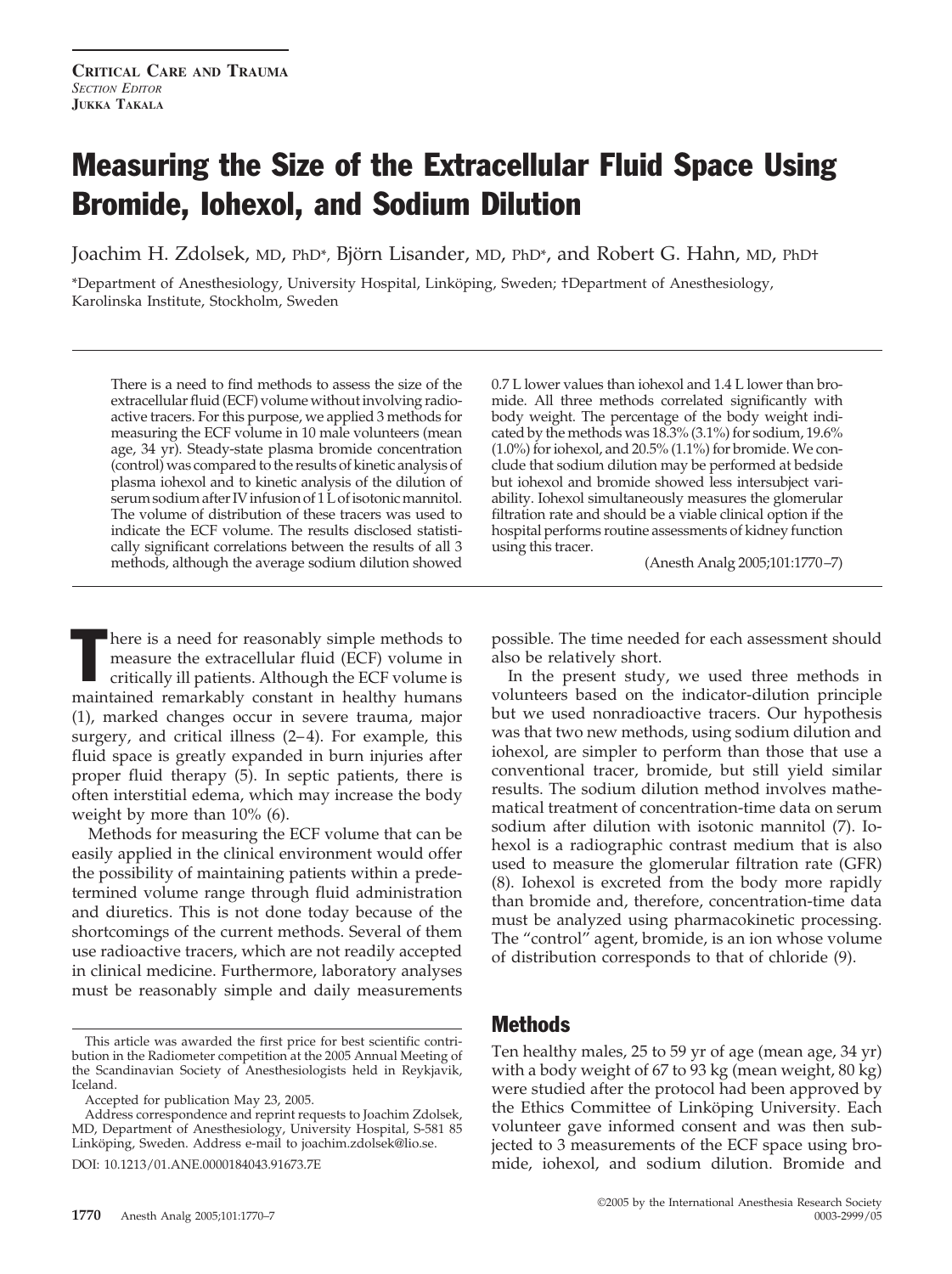iohexol dilution were performed simultaneously. Because the sodium dilution method increases ECF, however, it was applied after the other two methods.

The subjects had only a light meal before the experiments. Cannulae were inserted into antecubital veins of both arms and weighed amounts of tracer were injected into one of these veins. Blood samples were drawn from the venous cannula on the opposite arm. A blood sample for measurement of preinfusion concentrations of all 3 indicators of the ECF space was drawn before the experiments started.

Bromide ions reside mainly in the ECF space (9). The serum bromide concentration resulting from injection of known amounts of bromide reaches steadystate after about 1–2 h (10,11). Elimination of bromide through the kidneys is slow. After correction for urinary losses, the volume of distribution  $(V_d)$  for the injected bromide indicates the size of the ECF space directly, without any need for kinetic calculations (Appendix).

A bolus injection of 350 mg of sodium bromide (3.4 mmol of bromide) was given IV and the serum bromide concentration was measured at baseline and at 10, 60, 120, 180, and 240 min later. Analyses were performed using mass spectrometry (Sector, HR-ICP-MS or SF-ICP-MS Element, ThermoFinnigan MAT, Bremen, Germany), during which ions are separated according to mass. The amount is indicated by the number of ions that produce electrical pulses when hitting a detector (12). The intra-assay and interassay coefficients of variation (CV) were 3% and 5%– 10%, respectively.

Iohexol is a tracer that is also distributed throughout the ECF space, but it is excreted more rapidly than bromide by the kidneys. Because a reasonably steadystate is never reached, calculation of  $V<sub>d</sub>$  must consider the continuous elimination of iohexol, which occurs solely by glomerular filtration. In the present study, the serum iohexol concentration was measured at 0, 5, 10, 15, 30, 60, 90, 120, 150, 180, and 240 min after the IV injection of 10 mL iohexol (Omnipaque® 647 mg iohexol/mL, Nycomed Amersham, Lidingö, Sweden). The analysis was performed using a high-performance liquid chromatography technique on a  $C^{18}$  column with ultraviolet detection (13) with intra- and interassay CV of 2.3% and 3.1%, respectively.

A two-compartment kinetic model was fitted to the data using the WinNonlin Standard 1.5 program (Pharsight Corp., Mountain View, CA) (8). We expected a distribution phase of approximately 20 min, as suggested by kinetic analysis of molecules having similar size (11,14). The essential parameters in the model (see Appendix) are reported as obtained, except for the total  $V_d$  ( $V_{ss}$ ), which is given after correction by a factor of 0.934 to account for the water content of plasma (1,15). The precision by which these parameters were estimated is shown in the Appendix.



**Figure 1.** The two-compartment open model used for analyzing the iohexol data (above) and the volume kinetic model used for the sodium dilution (below). In the latter case, the tracer (fluid volume) expands its own volume of distribution.

The ECF volume was also measured by diluting the sodium space. For this purpose, 15 mL/kg of a sodium-free fluid, mannitol 5%, was infused IV over 30 min (mean volume, 1197 mL). The resulting changes in the serum sodium concentration were measured with ion-selective electrodes. Further calculations were performed according to the principles of volume kinetics, consisting of a pharmacokinetic model adapted for infusion fluids that has usually been applied to changes in hemoglobin (Hb) concentration (16).

The distribution of a fluid given by IV infusion can be analyzed using a volume-of-fluid-space kinetic model (Fig. 1, bottom). Fluid given at the rate  $k_i$  is distributed in the ECF volume at time  $t$  ( $ECF<sub>t</sub>$ ), which the body strives to maintain at the baseline volume,  $ECF_{o}$ . The fluid leaves  $ECF_{t}$  at a basal rate ( $k_{b}$ ) and at a controlled rate proportional by a constant  $(k<sub>r</sub>)$  to the deviation from *ECF*<sub>o</sub>. The situation is described by the differential equation:

$$
\frac{dECF}{dt} = k_i - k_b - k_r \frac{ECF_t - ECF_o}{ECF_o}
$$

Because the plasma is a part of the *ECF,* the dilution of the serum sodium concentration in the cubital vein was used to obtain  $(ECF_t - ECF_o)/ECF_o$ . The data on dilution were corrected for loss of tracer (sodium) during the blood sampling, which was performed at 0, 3, 8, 12, 20, 30 33, 38, 42, 50, 60, 80, 100, and 120 min with an intra-assay and inter-assay CV of 1%. Serum sodium was also corrected for urinary loss of sodium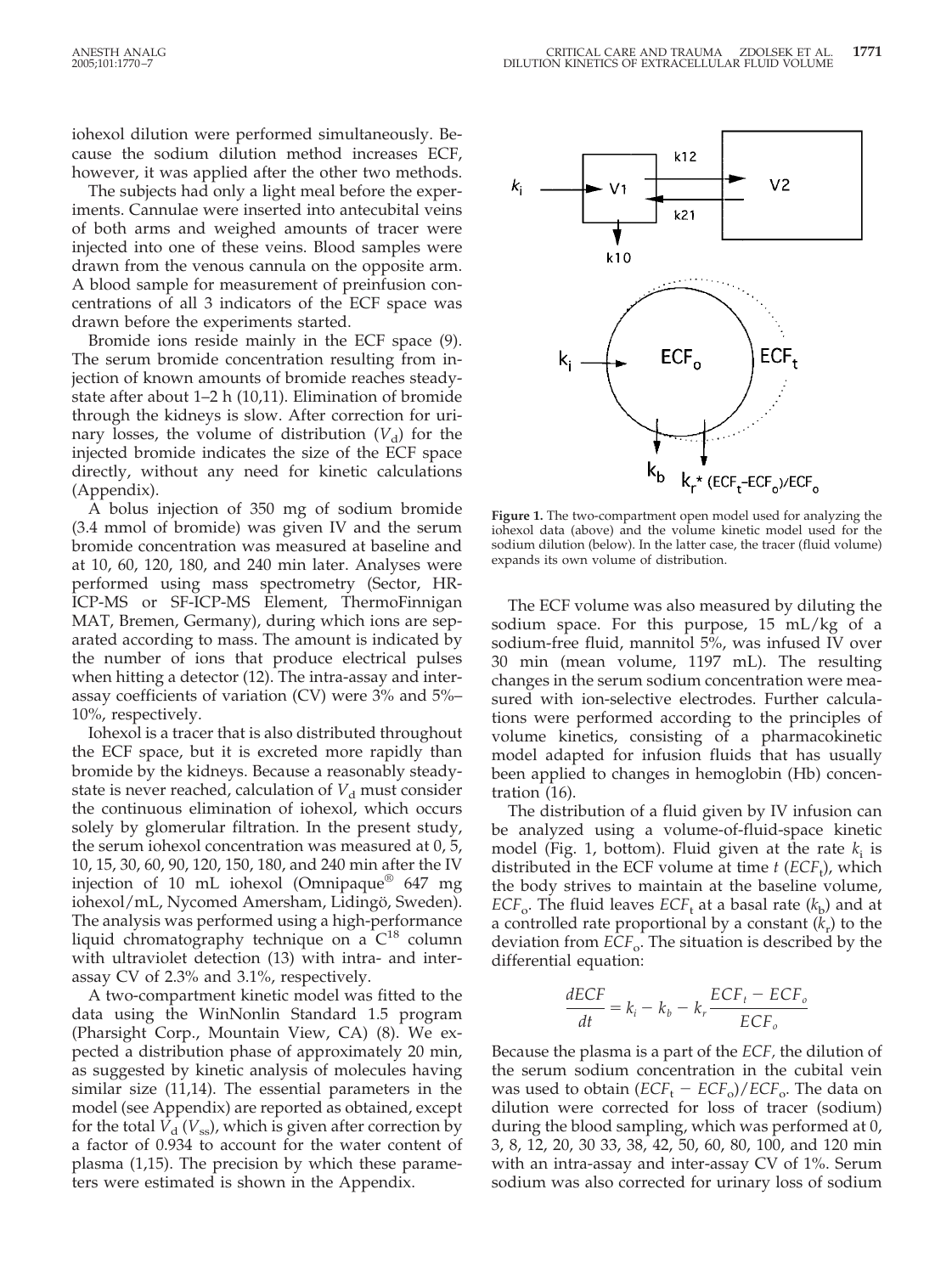**Table 1.** Kinetic Parameters Calculated When Estimating the Size of the Extracellular Fluid Space

| <b>Bromide</b>                                 |                  |
|------------------------------------------------|------------------|
| $V_d$ at 10 min (L)                            | $14.01 \pm 2.46$ |
| $60 \text{ min}$                               | $16.44 + 1.69$   |
| $120 \text{ min}$                              | $18.64 \pm 3.70$ |
| $180 \text{ min}$                              | $17.09 \pm 2.20$ |
| $240 \text{ min}$                              | $16.72 + 2.22$   |
| Mean 180–240 min                               | $16.91 \pm 2.10$ |
| <b>Iohexol</b>                                 |                  |
| $V_1(L)$                                       | $10.5 \pm 2.2$   |
| $k_{10}$ (10 <sup>-3</sup> min <sup>-1</sup> ) | $12.5 \pm 2.8$   |
| $k_{12}$ (10 <sup>-3</sup> min <sup>-1</sup> ) | $21.8 + 18.4$    |
| $k_{21}$ (10 <sup>-3</sup> min <sup>-1</sup> ) | $32.4 \pm 11.9$  |
| $V_{\rm cc}$ (L)*                              | $15.8 + 2.0$     |
| Clearance $(mL/min)$                           | $128 \pm 14$     |
|                                                |                  |

\* Corrected by 0.934 to account for the water content of plasma.  $n = 10$ .

by assuming that the rate of sodium loss at each point in time was proportional to the uncorrected dilution of the serum sodium level, as suggested by previous work with electrolyte-free fluids (17). (See Appendix for details). Hence, only one measurement of the sodium excretion was made.

Two approaches were used in the subsequent kinetic analyses. In the first approach, both  $ECF_0$  and  $k_r$ were estimated simultaneously. In the second approach,  $k_r$  was obtained as the urinary excretion divided by the area under the dilution-time curve and, hence, only  $ECF_0$  was estimated. In both cases,  $k_b$  was set to 0.5 mL/min to account for basal fluid loss of approximately 700 mL per 24 h (insensible water loss and diuresis) (16).

To estimate the model parameters, the solution to the differential equation describing the volume kinetic model (Appendix) was applied to the data on dilution by using a nonlinear least-squares regression routine programmed in Matlab version 4.2 (Math Works Inc., Natick, MA), which was repeated until no parameter changed by more than 0.001 (0.1%) in each iteration. More complex models were also applied but did not markedly improve the curve fit (16,18).

The results are presented as the mean (sp) and as box plots. Comparisons between the groups were made using repeated-measures analysis of variance,  $simple$  linear regression analysis (where  $r = correla$ tion coefficient), and Bland-Altman plots.  $P < 0.05$ was considered significant.

# **Results**

The volume of distribution  $(V_d)$  for bromide was 16.4 (1.7) L based on the serum concentration measured at 60 min. From 120 min onward,  $V<sub>d</sub>$  for bromide became 5%–10% larger (Table 1). The  $V_{ss}$  for iohexol was 15.8 (2.0) L (Fig. 2).

Mannitol was infused after the bromide and iohexol measurements had been completed. The ECF<sub>o</sub> expanded by this fluid was 13.7 (3.4) L when the curvefitting procedure estimated both  $ECF_0$  and  $k_r$ . When  $k_r$ was determined by the urinary excretion, which amounted to 719 (221) mL with a sodium concentration of 63 (27) mmol/L, the corresponding volume was 14.9 (3.5) L (Fig. 2). The results of the two methods of calculating  $ECF_0$  were very similar but the one based on the measured urinary excretion, which rests on fewer assumptions, was used in further comparisons.

There were no statistically significant differences among the results of the 3 methods (analysis of variance). Instead, the  $V<sub>d</sub>$  for the three techniques correlated well, the  $r = 0.84$  for sodium dilution versus iohexol,  $r = 0.88$  for bromide (at 60 min) versus iohexol, and  $r = 0.64$  for bromide versus sodium (Fig. 3) a-c, left). Bland-Altman plots for the agreement among the techniques showed that sodium dilution yielded a 0.7 L lower mean value than iohexol, whereas bromide was 0.7 L higher than iohexol. Finally, sodium was 1.4 L lower than bromide (Fig. 3 a-c, right).

The  $V_d$  increased with body weight for bromide ( $r =$  $0.84$ ,  $P < 0.01$ ), for iohexol ( $r = 0.94$ ,  $P < 0.001$ ), and for the sodium dilution ( $r = 0.68$ ,  $P < 0.05$ ). The  $V<sub>d</sub>$  was 18.3% (3.1%) of the body weight when measured by sodium dilution, 19.6% (1.0%) when obtained using iohexol, and 20.5% (1.1%) when obtained using bromide (Fig. 4).

## **Discussion**

Our aim was to compare volume kinetics and iohexol with a conventional method for measuring the ECF space in volunteers. None of the methods involved radioisotopes. Bromide dilution has been used as a standard procedure, but slow elimination makes daily measurements questionable. The more rapid elimination of the tracer used in the iohexol and volume kinetic techniques makes daily repetition of these techniques more feasible (5). Kinetic analysis must then be applied to obtain a valid result, but this has become less problematic with the availability of personal computers.

We chose isotonic mannitol solution for the volume kinetic technique, as it is well tolerated and does not contain any sodium ions. The infusion implied administration of nearly pure water, which diluted the ECF space. The resulting dilution of the serum sodium concentration is the result of both the water  $V_d$  and the equilibration of sodium ions throughout the ECF space. Previous work using volume kinetics has been focused on the distribution of the infused fluid volume, which can be obtained by applying the kinetic models to the blood Hb, plasma albumin, or blood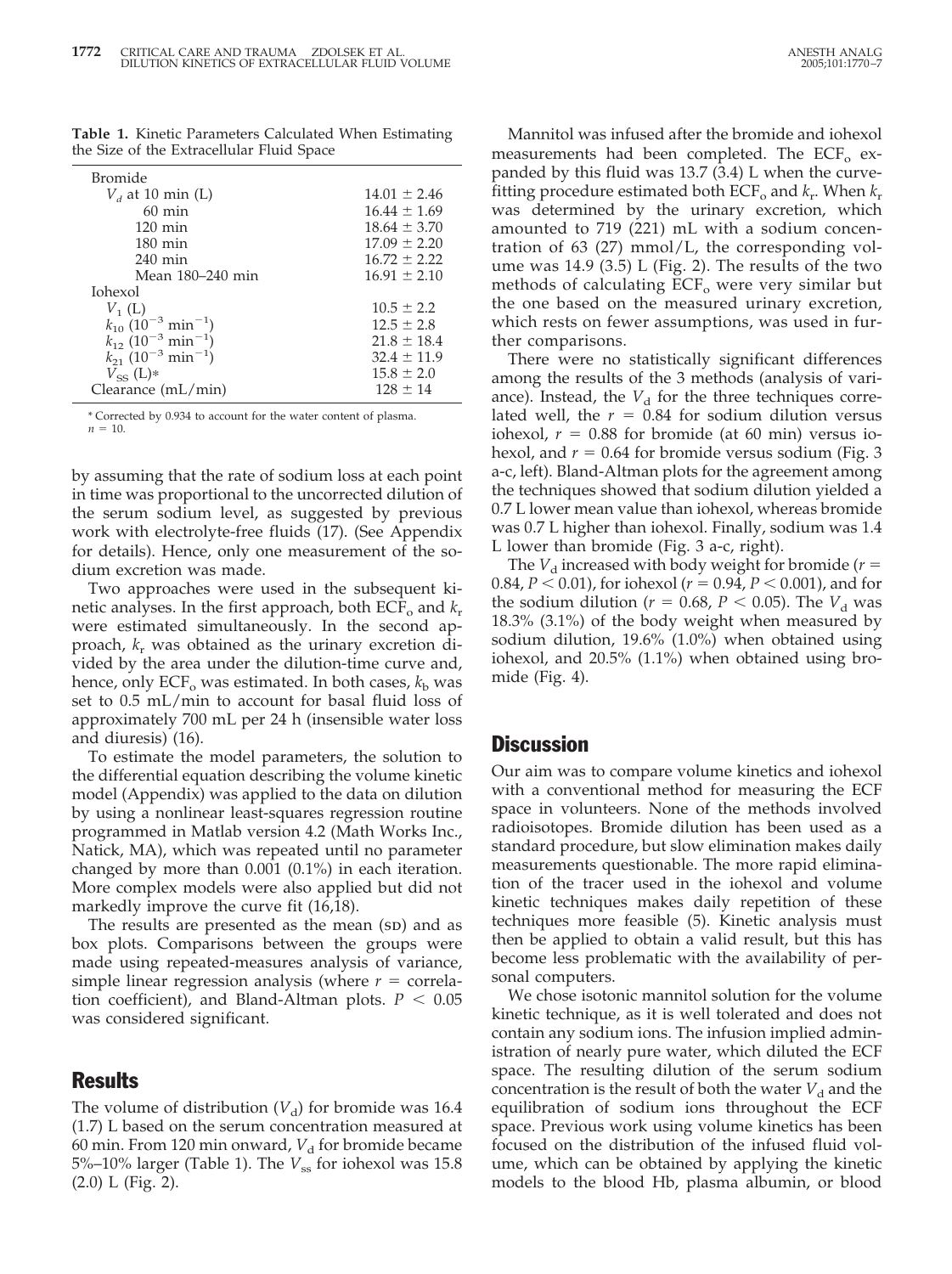

**Figure 2.** One representative curve showing iohexol elimination (above) and four curves showing the dilution of the serum sodium level on infusion of mannitol (below). In the latter cases, the size of the expanded body fluid space (*V*) in L is shown for each subplot. All points are measured data and the line represents the optimal curve fit obtained by kinetic analysis.

water concentrations (16). Thus, the method seems quite practicable in the clinical setting using standard laboratory methods, provided that the patients can tolerate volume expansion. A good curve fit was obtained using a one-volume model, the simplest of the models developed.

The ECF space was 6%–13% smaller (depending on the kinetic model used) with volume kinetics as compared with iohexol. The latter is a small hydrophilic solute with properties similar to those of inulin or Cr-EDTA. The reasons why the volume kinetic model indicates a smaller space are not clear. However, the method rests on measuring as precisely as possible a decrease in serum sodium of only 6-10 mmol/L. Moreover, the result should be corrected for the urinary excretion of both sodium ions and water, which could be more precisely quantified over time than we did.

Besides the potential bias involved in how the measurements were performed, one must also consider that fluid and sodium might not equilibrate as perfectly in the ECF space as is commonly believed. At the tissue level, the interstitium is complex and inhomogeneous. There is a framework of collagen, with a gel phase of glycosaminoglycans, plasma proteins, and a crystalloid solution. The macromolecules are held to be mutually exclusive, i.e., not all of the interstitial space is available to proteins. The hydraulic conductive properties of the tissues are affected by overhydration or fluid depletion. With regard to fluid plasma-to-lymph passage times in different tissues, there are considerable variations in path length, linear velocity, and  $V<sub>d</sub>$ (19). The volume expansion attained by the infusion of mannitol solution must involve readjustments in all or some of these variables, and the possibility remains that the fluid distributes inhomogeneously, within "preferential fluid spaces."

The volume kinetic model as used here also reflects the capacity of the ECF space to equilibrate the sodium concentration. The process of equilibration might be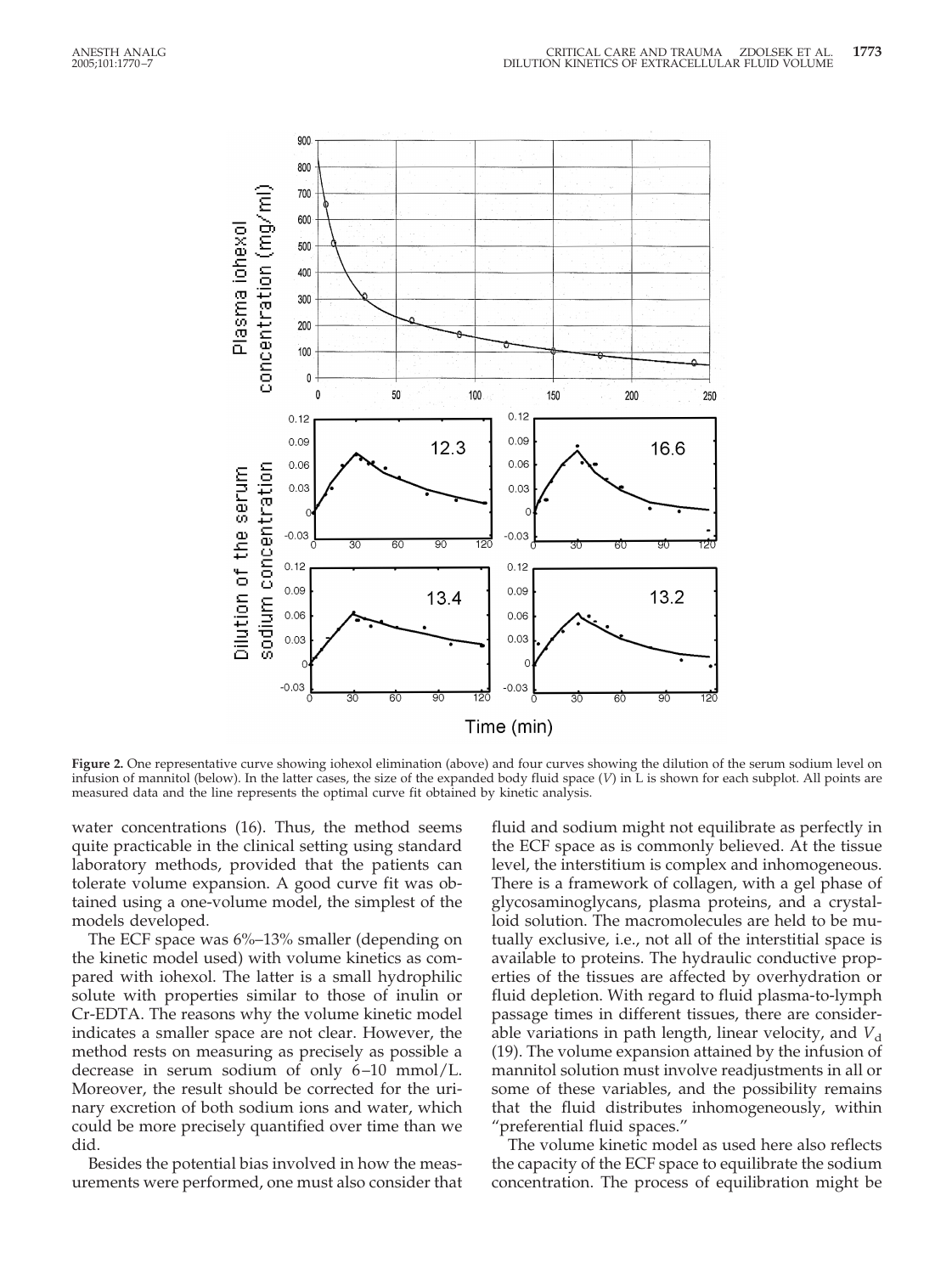

**Figure 3.** Linear regression plots (left) and Bland-Altman plots (right) showing the agreement between the iohexol, bromide and sodium dilution methods of measuring the extracellular fluid (ECF) volume.

complex and may require some time, as poorly perfused areas of the body are reached with smaller amounts of infused fluid than are well-perfused areas. Therefore, organ aspects need to be considered. In animal studies and in humans, plasma volume expansion with crystalloid fluid induces a differential loss of water and small solutes from the circulation (20). Moreover, the infused solution does not distribute according to organ weight and presumed ECF space, and there seems to be a preponderance of skin and viscera and an underexpansion of skeletal muscle (21). Such incongruencies in distribution, and the fact that the sodium technique reflects two processes instead of one, may explain the slightly lower value for the ECF space indicated by this approach.

Small hydrophilic solutes, cleared exclusively by glomerular filtration, can be used to determine the GFR. Examples of such exogenous substances are inulin, Cr-EDTA, and some radiograph contrast media, such as iohexol. One reason is that it can easily be assayed in plasma or urine by high-performance liquid chromatography or radiograph fluorescence methods, and another is that simplified approaches, such as GFR assessments from one or a few plasma samples, have become available (22). Iohexol has a very low extrarenal clearance, as determined in anephric pigs (23) and in anuric patients (24); it is not handled by the renal tubules or bound to plasma proteins, and it does not influence the GFR. Although inulin and CrEDTA are established tracers for measuring ECF volume, iohexol has only recently been used for this purpose (5).

In view of the kinetic properties of iohexol, it would be an excellent tracer for the ECF volume.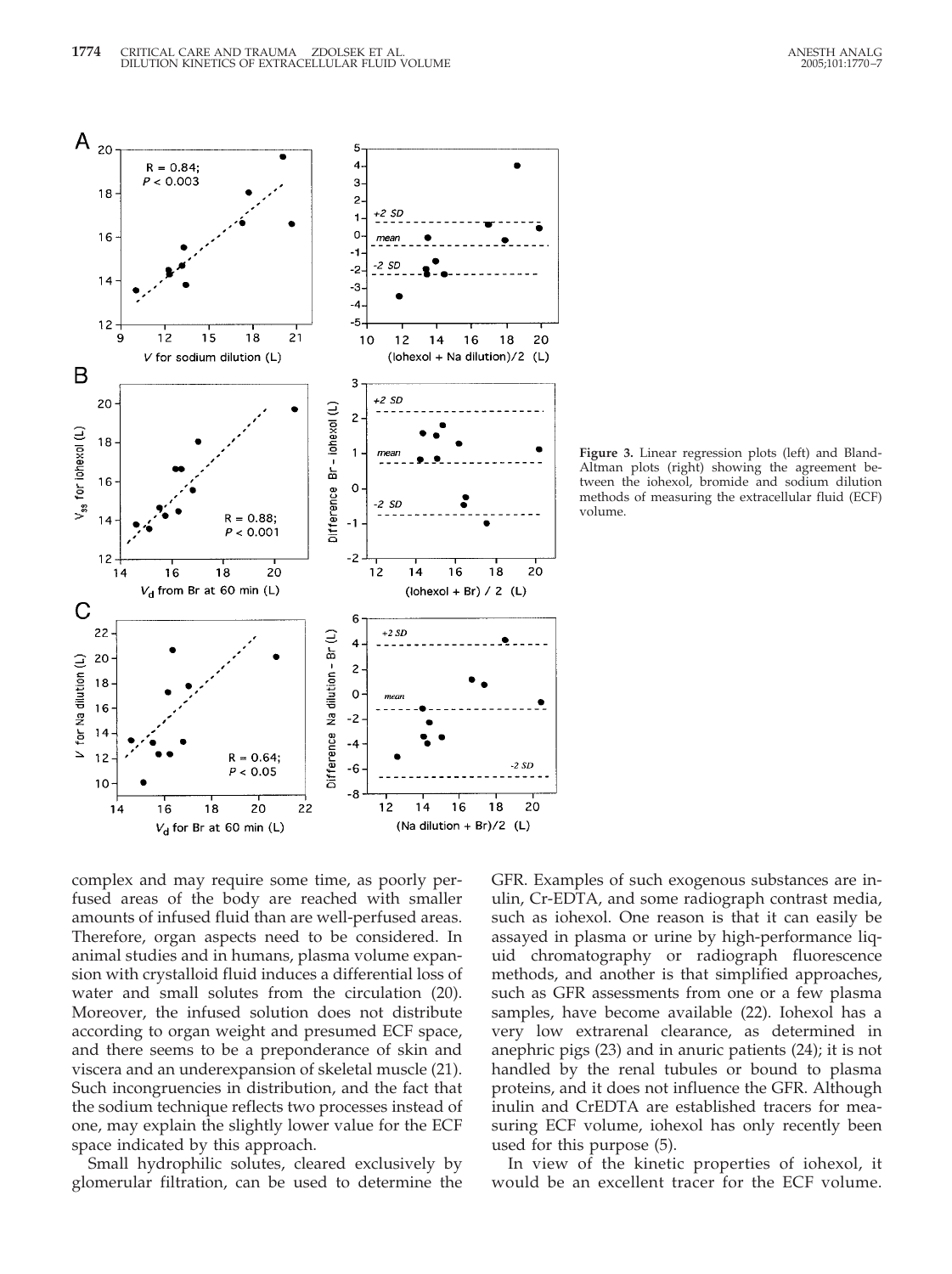

**Figure 4.** The distribution of the extracellular fluid (ECF) volume divided by body weight (BW) for the three methods, sodium dilution, iohexol, and bromide. The box plots show the 25th, 50th, and 75th percentiles (box), the 10th and 90th percentiles (error bars), and outliers (single points).

Pharmacokinetic models, including up to three compartments, have been validated (25). Our data yielded good curve fits using a two-compartment model. The appearance of the distribution  $(\alpha)$  phase varied greatly among the volunteers, resulting in the high sp for  $k_{12}$  and  $k_{21}$  shown in Table 1. Poor delineation of the  $\alpha$  phase leads to uncertainty in the parameter estimation process, which is reflected by the standard deviations presented in the Appendix. However, the computer program used for pharmacokinetic analysis separately specifies the uncertainty inherent in the estimation of each parameter in each volunteer. The uncertainty (sp) for  $V_{ss}$  averaged 1.0 L  $(6%)$ , which shows that, overall, the individual  $V_{ss}$  was still estimated with acceptable precision. Kinetic analysis of the concentration-time profile of iohexol also offers a state-of-the-art determination of GFR. In the set of kinetic parameters shown in Table 1, the size of the ECF space is given by  $V_{ss}$  and GFR is represented by the clearance. The rapid elimination of iohexol is captured by the halflife, which is obtained as the logarithm for 2 (0.693) divided by  $k_{10}$ . This averaged 58 minutes in our study.

There are several reasons why bromide is an imperfect tracer for measurements of the ECF space. It is enriched in the skin, red cells, connective tissue, and secretory organs. The intracellular distribution is 20%– 25% and, as illustrated in the present study, its  $V_d$ increases with time. In rats, equilibrium occurs at 28 – 32 hours, reflecting delayed distribution into the connective tissue, skeleton, transcellular water, and central nervous system (8). The  $V_d$  for bromide is probably best calculated using kinetic resolution of the time-concentration curve, as it is for the other two methods, but this is not routine. The changing distribution of the tracer and its time course are not well documented in pathological conditions but may be altered. Such deviations would be difficult to trace on the basis of plasma concentration data alone. In our experiments,  $V_d$  for bromide increased by up to  $10\%$ from 2 hours onward, compared with the 60-minute value. We chose to focus on the  $V_d$  obtained at 60 minutes, as there is little decay in plasma concentration after that time in healthy subjects (11). Given the imperfections of the bromide method, our data will serve mostly as an approximation of the ECF volume and a background for the measurements with the other methods.

The study has some limitations. The number of subjects included was quite small. Although volunteers were studied, the methods are intended for use in intensive care patients. Therefore, the present work must be followed by other studies that test the clinical utility of the methods in critically ill patients. Although a reasonable steady state in fluid balance must be maintained during the measurement period, we believe that tracers with a fairly rapid elimination rate have a better chance to guide the clinician because they allow repeated use. The complexity of elimination and distribution of tracers can usually be resolved by pharmacokinetic analysis of the data. A drawback is that adequate separation of the parameters in the kinetic model requires that a series of samples from body fluids be taken. To measure the steady-state dilution of a tracer such as bromide, lower sampling intensity is required. Finally, although venous samples were used for all measurements, arterial blood would have better delineated the distribution phase of the iohexol kinetics and perhaps also revealed a distribution phase for the sodium dilution (14). The use of arterial sampling would modify the estimates of the  $V<sub>d</sub>$ .

In conclusion, the three methods used in this study gave slightly different estimates of the ECF volume. The bromide method rests on insecure theoretical foundations and measured a larger space than the others. The iohexol method is appealing because it yields both the size of the ECF volume and the GFR. Moreover, the analytical equipment necessary for this tracer is increasingly available. The volume kinetic approach is also applied to a nonsteady-state situation but showed slightly lower values than iohexol.

## Appendix

#### *Bromide*

The extracellular fluid (ECF) volume indicated by bromide ions (Br) is equivalent to the distribution volume  $(V_d)$  of this ion at time *t* after injection of a bolus dose injected at  $t = 0$ . The calculation is corrected for the minor urinary losses of Br, measured when the volunteers voided spontaneously at 122  $\pm$  35 min (mean  $\pm$ sp) of the study: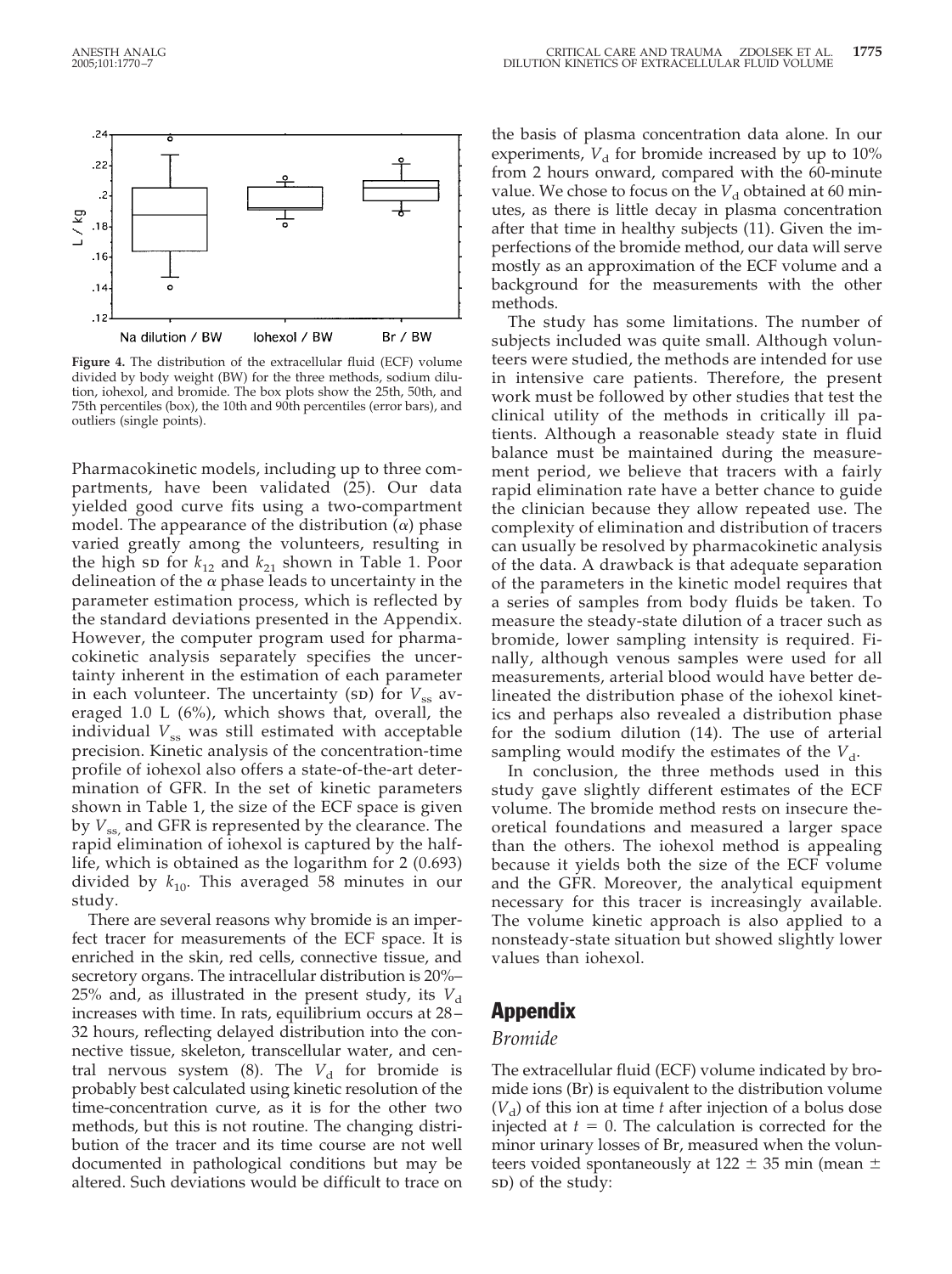$$
V_d = \frac{\text{Dose} - (\text{urine volume} \cdot \text{urinary Br conc.})}{(\text{Serum Br}_t - \text{Serum Br}_0) \text{ conc.}} \cdot 0.9 \cdot 0.95 \cdot 0.934
$$

where 0.9 is the correction factor for intracellular bromide, 0.95 corrects for the Donnan effect, and 0.934 is the correction for the water content of plasma (1,15).

#### *Iohexol Kinetics*

The disposition of iohexol followed a bi-exponential equation in which the concentration *C* at time *t* after a bolus dose is described by (20):

$$
C_t = Ae^{-\alpha t} + Be^{-\beta t}
$$

where  $\alpha$  and  $\beta$  correspond to the initial and terminal slopes, respectively, and *A* and *B* represent the intercepts on the y-axis with  $t = 0$ . This equation corresponds to the parameters in the kinetic model (Fig. 1, top), as follows (18):

$$
V_1 = \frac{\text{Dose}}{A + B}; \ k_{21} = \frac{A\beta + B\alpha}{A + B}; \ k_{10} = \frac{\alpha\beta}{k_{21}};
$$

$$
k_{12} = \alpha + \beta - k_{10} - k_{21}; \ V_2 = \frac{V_1 k_{12}}{k_{21}}
$$

The ECF space corresponded to the total  $V_d$  of iohexol at steady-state,  $V_{ss}$ , which is the sum of  $V_1$  and  $V_{2}$ .

The clearance (*CL*) is given by the dose divided by the area under the curve (*AUC*) for the entire concentration-time profile. If the latter is unknown, it can be deduced from the equation describing this profile. Hence,

$$
AUC = \frac{A}{\alpha} + \frac{B}{\beta}
$$

#### *Sodium Dilution*

The dilution of the serum sodium (SNa) concentration was used to estimate the dilution of the ECF space. In its simplest from, this relationship can be written as:

$$
\frac{ECF_t - ECF_o}{ECF_o} = \frac{SNa_o}{SNa_t} - 1
$$

where  $\text{S} \text{Na}_\text{o}$  is the serum sodium concentration at baseline (t - 0). Although further calculations *per se* do not require the assumption of the existence of the ECF space, the correction of dilution for sodium loss does, and  $ECF<sub>o</sub>$  was then initially set to 20% of the body weight. Assuming that the number of sodium ions is constant in the ECF space except for losses that can be measured, we obtain:

 $ECF_{o} * SNa_{o} = Na$  amount<sub>o</sub>

$$
Na\ amount_{t} = Na\ amount_{o} - \text{urinary Na}\ loss_{\text{(t-to)}}
$$

-  $SNa<sub>o</sub> * sampled plasma volume$ 

$$
ECF_t = \frac{Na\ amount_t}{SNa_t}
$$

The relative expansion of the ECF volume yields the same result as the raw sodium dilution quoted above, but it becomes slightly shifted downward when sodium is lost.

In this study, the urinary excretion of sodium and water was not measured for each blood sample but only as the total amount during the experiment. To mimic the real situation, where more sodium and water are excreted depending on the ECF dilution (19), the losses were graded by calculating a parameter  $k_{Na}$  that describes the tendency to excrete sodium for any specific degree of ECF dilution:

$$
k_{Na} = \frac{\sum \text{Excreted Na}}{AUC \text{ for } \frac{(ECF_t - ECF_o)}{ECF_o}}
$$

This parameter,  $k_{Na}$ , multiplied by the ECF dilution and the time (*t*), then yields the cumulative sodium loss up to any time (*t*). Hence, by rearrangement:

$$
\text{Excreted } \text{Na}_{\text{(t-to)}} = k_{\text{Na}} \cdot \text{AUC}_{\text{(t-to)}} \text{ for } \frac{(\text{ECF}_{t} - \text{ECF}_{o})}{\text{ECF}_{o}}
$$

The disposition of the infused fluid that dilutes the serum sodium concentration is described by the following differential equation (Fig. 1, bottom), in which the dilution is corrected according to the calculations of the expansion of the ECF space (16):

$$
\frac{d \, ECF}{dt} = k_i - k_b - k_r \frac{ECF_t - ECF_o}{ECF_o}
$$

where  $k_i$  is the infusion rate of mannitol 5%,  $k_b$  is an evaporation factor which is set to  $0.5$  mL/min, and  $k_r$ is a dilution-dependent elimination rate constant (16). During (d) infusion, this differential equation has the following solution:

$$
w_d(t) = \frac{k_i - k_b}{k_r} (1 - e^{-kr t/ECF_o})
$$

and after (a) infusion

$$
w_a(t) = \frac{-k_b}{k_r} (1 - e^{-k_r(t - t_1)/ECF_o}) + w_a(t_1) e^{-k_r(t - t_1)/ECF_o}
$$